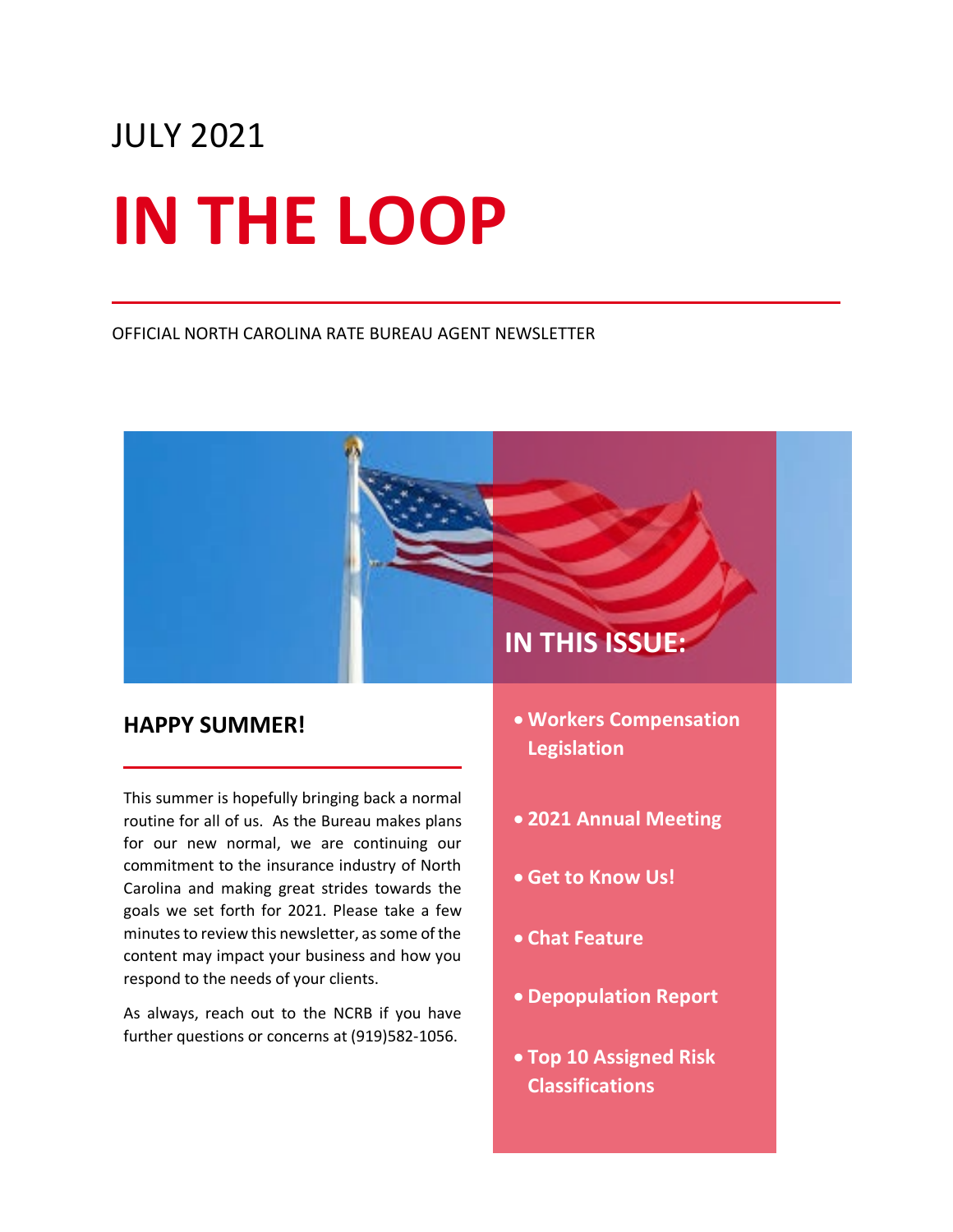## **WORKERS COMPENSATION LEGISLATION**

The Bureau monitors industry trends and regulatory activity that may impact workers compensation in North Carolina. There has been minimal legislative activity related to workers compensation in 2021. In North Carolina, the legislature alternates between a long session in odd number years, and a short session in even number years. During the short session, only certain types of legislation are eligible to be filed and only bills introduced in the long session that make the cross-over and veto overrides are considered. Although there was limited legislative activity in 2021, the following are several matters that continue to drive change in the current climate of the industry.

#### **HOUSE BILL 224**

Filed March 3, 2021: Occupational Therapy Interstate Compact. This bill amends Chapter 90 of the General Statutes by adding an act to establish and enter into an interstate compact for the practice of occupational therapy. HB 224 became effective and was signed by Governor Roy Cooper on June 11, 2021.

#### **HOUSE BILL 492**

Filed April 5, 2021: WC/Psych. Trauma-Related Injuries. This bill would amend the Workers Compensation Act to provide that law enforcement officers, firefighters, 911 dispatchers and emergency management services personnel are entitled to workers compensation benefits for psychological trauma under specified circumstances. HB 492 would become effective July 1, 2021 if ratified and signed by Governor Roy Cooper and apply to workers compensation claims filed on or after the bill's effective date. HB 1056 passed the first Senate reading on May 10, 2021 and was referred to the Committee on Rules and Operations of the Senate.

#### **HOUSE BILL 535**

Filed April 15, 2021: Firefighters Fighting Cancer Act of 2021. This bill would amend Chapter 58 the General Statutes to provide a supplemental insurance policy for firefighters diagnosed with cancer. HB 535 would become effective when ratified and signed by Governor Roy Cooper. HB 535 passed the first House reading on April 13, 2020 and is currently with the Committee on Appropriations,

and if favorable, would be referred to Committee on Rules, Calendars and Operations of the House.

## **2021 ANNUAL MEETING**

On October 19<sup>th</sup>, 2021, the Bureau will host their 44<sup>th</sup> Annual Meeting- virtually. This meeting is held annually according to statute to provide a yearly update to our member companies. Immediately following the meeting, the Annual Report will be published to our website. Please be sure to check it out for a comprehensive view of all the achievements we have accomplished in 2021!

### **GET TO KNOW US!**

The Bureau has great employees and we are proud of the work they do on a daily basis. We will be starting a new series in our quarterly newsletter highlighting each department, their responsibilities and their recent achievements. To start see below the average tenure of our associates, with this tenure comes lots of experience. Please don't hesitate to reach out with any of your questions, we are here to help spread the knowledge!

| <b>EMPLOYEE</b><br><b>INFORMATION</b> |                                          |
|---------------------------------------|------------------------------------------|
|                                       | 28<br>4<br><b>ASSOCIATES DEPARTMENTS</b> |
|                                       |                                          |
| <b>TENURE</b>                         | # OF EMPLOYEES                           |
| 0-5 Years                             | 6 Employees                              |
| 5-15 Years                            | 10 Employees                             |
| <b>15-30 Years</b>                    | 9 Employees                              |
| <b>30-40 Years</b>                    | 1 Employee                               |
| 40+ Years                             | 2 Employees                              |
|                                       |                                          |